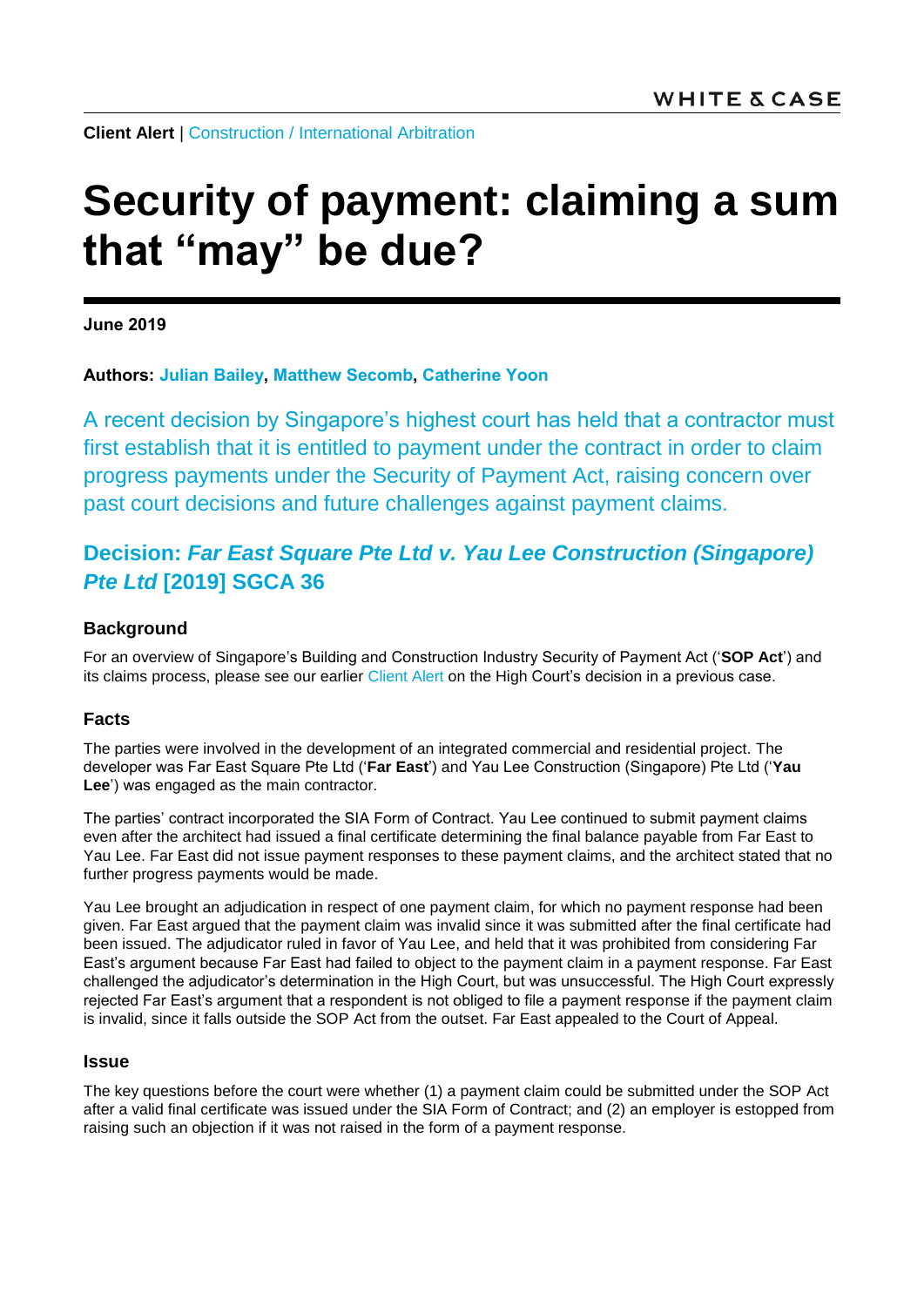## **Decision**

The Court of Appeal allowed Far East's appeal and set aside the adjudication determination and High Court's decision.

In reaching its conclusion, the Court analyzed the interplay between the SOP Act and SIA Form of Contract, and also clarified its holding in *Audi Construction Pte Ltd v Kian Hiap Construction Pte Ltd* [2018] 1 SLR 317.

 **The contractor must be entitled to payment under a contract to make a valid payment claim under the SOP Act**

The Court found that to claim for progress payments under the SOP Act, 'it is imperative for the contractor to first establish that he is entitled to such payment *under the contract*' (at [31]). In a construction contract that incorporates the SIA Form of Contract, the Court deemed the role of the architect to be completed upon the issuance of the final certificate. Therefore, any payment claim that is submitted *after* the architect has issued a valid final certificate is 'outside the ambit of the SOP Act' [28]. The Court found support for its analysis in the phrasing of section 2 of the SOP Act, which defines 'progress payment' as '*a payment to which a person is entitled* for the carrying out of construction work, or the supply of goods or services, *under a contract*' (emphasis added).

 **The employer is not estopped from objecting for failure to submit a payment response, if the payment is outside the purview of the SOP Act**

The Court also held that an employer does not waive, and will not be estopped from raising, an objection to the adjudicator's jurisdiction on the basis that the SOP Act does not apply to the purported payment claim.

In *Audi Construction*, the Court of Appeal held that the SOP Act imposes a duty on an employer to fully spell out its objections, including 'any' jurisdictional objection, by way of a payment response. However, the Court clarified in the current case that its holding in *Audi Construction* was never intended to apply to a situation where a payment claim fell outside the purview of the SOP Act from the outset. Rather, the discussion on waiver and estoppel in *Audi Construction* was 'predicated on the basis that the contract and the SOP Act define the rights the parties have in relation to each other.' (at [62]). Therefore, if the purported payment claim did not entitle the contractor to commence an adjudication under the SOP Act in the first place, the employer would have no corresponding duty to speak.

### **Comment**

The Court of Appeal's decision raises some concern, particularly because in relation to section 10(1)(a) of the SOP Act, which provides that:

**10.**—(1) A claimant may serve one payment claim in respect of a progress payment on –

(a) One or more other persons who, under the contract concerned, is or *may be liable* to make the payment (emphasis added)

This wording indicates that a person may be entitled *under the legislation* to make a payment claim, even if he is not entitled *under the relevant construction contract* to make the payment claim (emphasis added). 1

For instance, this might arise when a construction contract has been terminated and the contract provides that in the event of termination no further payments are required to be made to the contractor. In that case, the contractor may nonetheless have an accrued statutory right to make an enforceable payment claim, even though its contractual right to payment may have ended. This was the case in *Choi Peng Kum v Tan Poh Eng Construction Pte Ltd* [2013] SGHCR 19, in which the High Court determined that the entitlement to a progress payment and to receive payment under the SOP Act is a separate matter from the liability to make payment under the construction contract. The Singapore Court of Appeal in *Far East* was apparently not referred to *Choi Peng Kum*.

In its analysis, the *Choi Peng Kum* Court read section 2 of the SOP Act together with section 5, which states:

l <sup>1</sup> Julian Bailey, *Construction Law* (2nd ed. 2016) at §6.188, discussing *Choi Peng Kum v Tan Poh Eng Construction Pte Ltd* [2013] SGHCR 19 at [24].